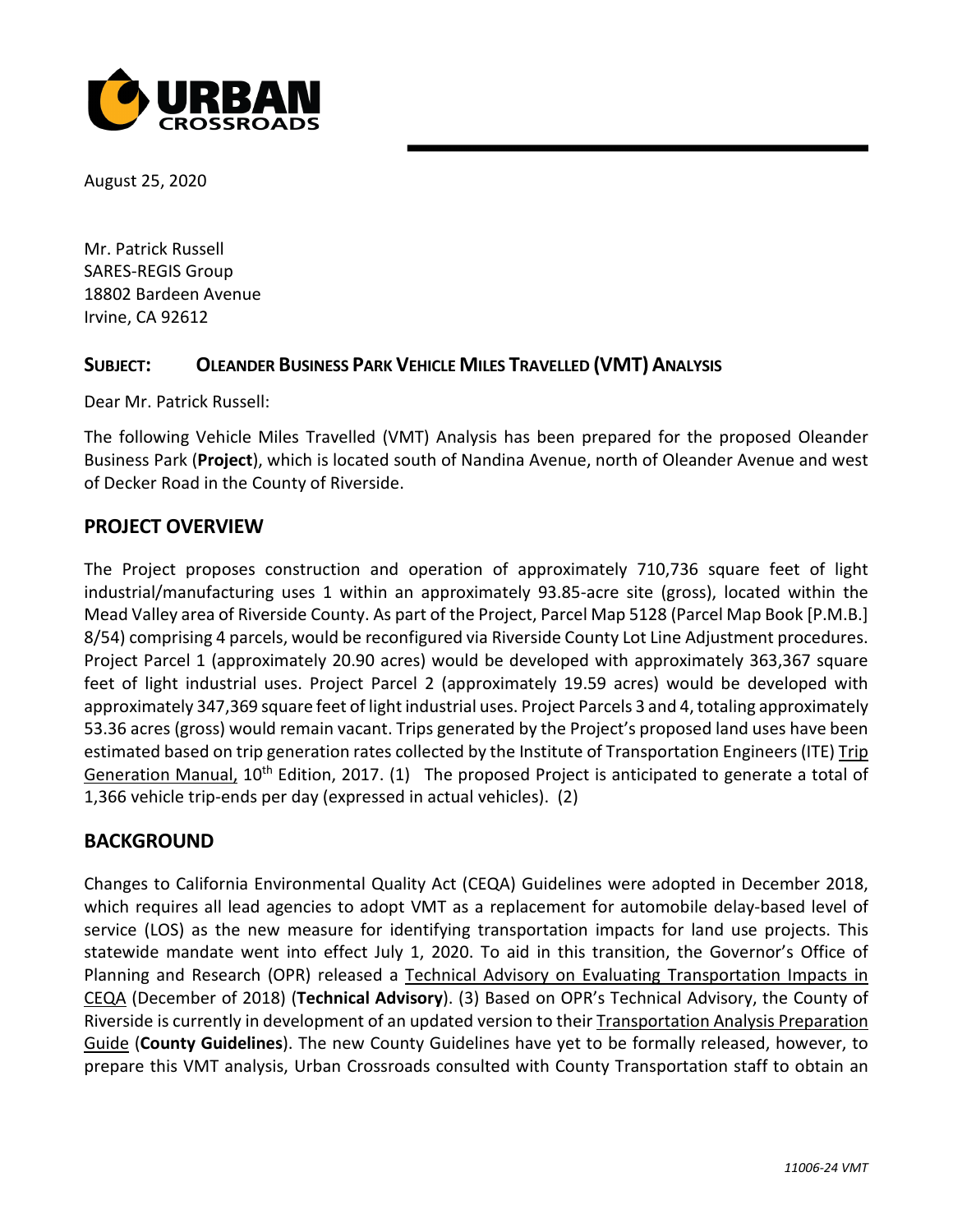Mr. Patrick Russell SARES-REGIS Group August 25, 2020 Page 2 of 6

understanding of the upcoming VMT impact thresholds and analysis methodology requirements. This analysis has been prepared based on those discussions.

# **PROJECT SCREENING**

Consistent with County Guidelines, projects that meet certain screening thresholds based on their location and project type may be presumed to result in a less than significant transportation impact. Consistent with the screening criteria recommended in OPR's Technical Advisory, the County of Riverside will utilize the following project screening thresholds that may be applicable to the Project:

- Transit Priority Area (TPA) Screening
- Map-Based Screening
- Project Type Screening

A land use project need only meet one of the above screening criteria to result in a less than significant impact.

## **TPA SCREENING**

Consistent with guidance identified in the Technical Advisory, projects located within a Transit Priority Area (TPA) (i.e., within  $\frac{1}{2}$  $\frac{1}{2}$  $\frac{1}{2}$  mile of an existing "major transit stop"<sup>1</sup> or an existing stop along a "high-quality transit corridor"[2\)](#page-1-1) may be presumed to have a less than significant impact absent substantial evidence to the contrary. However, the presumption may not be appropriate if a project:

- Has a Floor Area Ratio (FAR) of less than 0.75;
- Includes more parking for use by residents, customers, or employees of the project than required by the jurisdiction (if the jurisdiction requires the project to supply parking);
- Is inconsistent with the applicable Sustainable Communities Strategy (as determined by the lead agency, with input from the Metropolitan Planning Organization); or
- Replaces affordable residential units with a smaller number of moderate- or high-income residential units.

The Project is not located within ½ mile of an existing major transit stop, or along a high-quality transit corridor.

### **The TPA screening threshold is not met.**

<span id="page-1-1"></span><sup>2</sup> Pub. Resources Code, § 21155 ("For purposes of this section, a high-quality transit corridor means a corridor with fixed route bus service with service intervals no longer than 15 minutes during peak commute hours.").



<span id="page-1-0"></span> $1$  Pub. Resources Code, § 21064.3 ("Major transit stop' means a site containing an existing rail transit station, a ferry terminal served by either a bus or rail transit service, or the intersection of two or more major bus routes with a frequency of service interval of 15 minutes or less during the morning and afternoon peak commute periods.").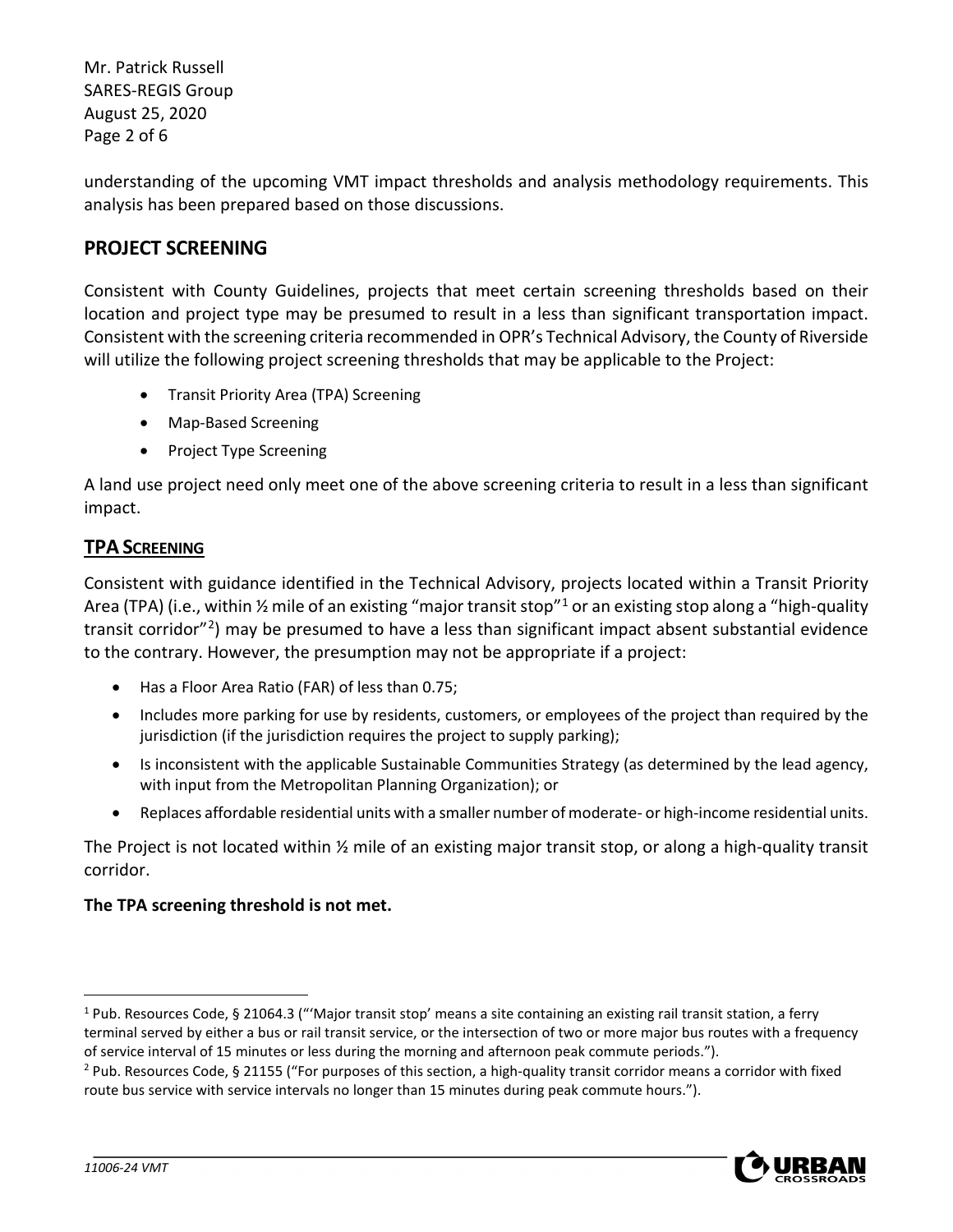Mr. Patrick Russell SARES-REGIS Group August 25, 2020 Page 3 of 6

# **MAP-BASED SCREENING**

The Technical Advisory notes that "residential and office projects located within a low VMT-generating area may be presumed to have a less than significant impact absent substantial evidence to the contrary."[3](#page-2-0) County Guidelines also note that the use of map-based screening for low VMT generating areas is also applicable for other employment uses such as the Project's industrial development. Urban Crossroads has obtained a map from County staff that identifies VMT for the traffic analysis zone (TAZ) that contains the Project. The map utilizes the sub-regional Riverside Transportation Analysis Model (RIVTAM) to measure current VMT performance within individual TAZ's and compares them to the applicable impact threshold (e.g., VMT per employee for office or industrial land uses and VMT per capita for residential land uses). As shown in Attachment A, the Project is not located within a TAZ that currently generates lower VMT than the County's threshold of 14.24 VMT per employee.

#### **The Low VMT Area screening threshold is not met.**

#### **PROJECT TYPE SCREENING**

The County Guidelines identify that local serving retail with buildings less than 50,000 square feet or other local serving essential services (e.g., day care centers, public schools, medical/dental office buildings, etc.) are presumed to have a less than significant impact absent substantial evidence to the contrary. In addition, small projects anticipated to generate low traffic volumes and by association low greenhouse gas (GHG) emissions are also assumed to cause a less than significant impact. The County's small project threshold of 208,000 square feet of industrial warehouse land use would be exceeded by the proposed Project's total building square footage.

### **The Project Type screening threshold is not met.**

### **PROJECT GENERATED VMT**

Project's that do not meet VMT screening criteria should prepare a project level VMT analysis. RIVTAM is a useful tool to estimate VMT as it considers interaction between different land uses based on socioeconomic data such as population, households, and employment. RIVTAM is a travel forecasting model that represents a sub-area (Riverside County) of the Southern California Association of Governments (SCAG) regional traffic model. RIVTAM was designed to provide a greater level of detail and sensitivity in the Riverside County area as compared to the regional SCAG model. County Guidelines identifies RIVTAM as the appropriate tool for conducting VMT modeling for land use projects within the County of Riverside.

Project generated VMT has been calculated using the most current version of RIVTAM. Adjustments in socio-economic data (SED) (i.e., employment) for the Project has been made to a separate TAZ within the model to reflect the Project's industrial warehouse land use. A separate TAZ has been utilized to



<span id="page-2-0"></span><sup>&</sup>lt;sup>3</sup> Page 24 of the City Guidelines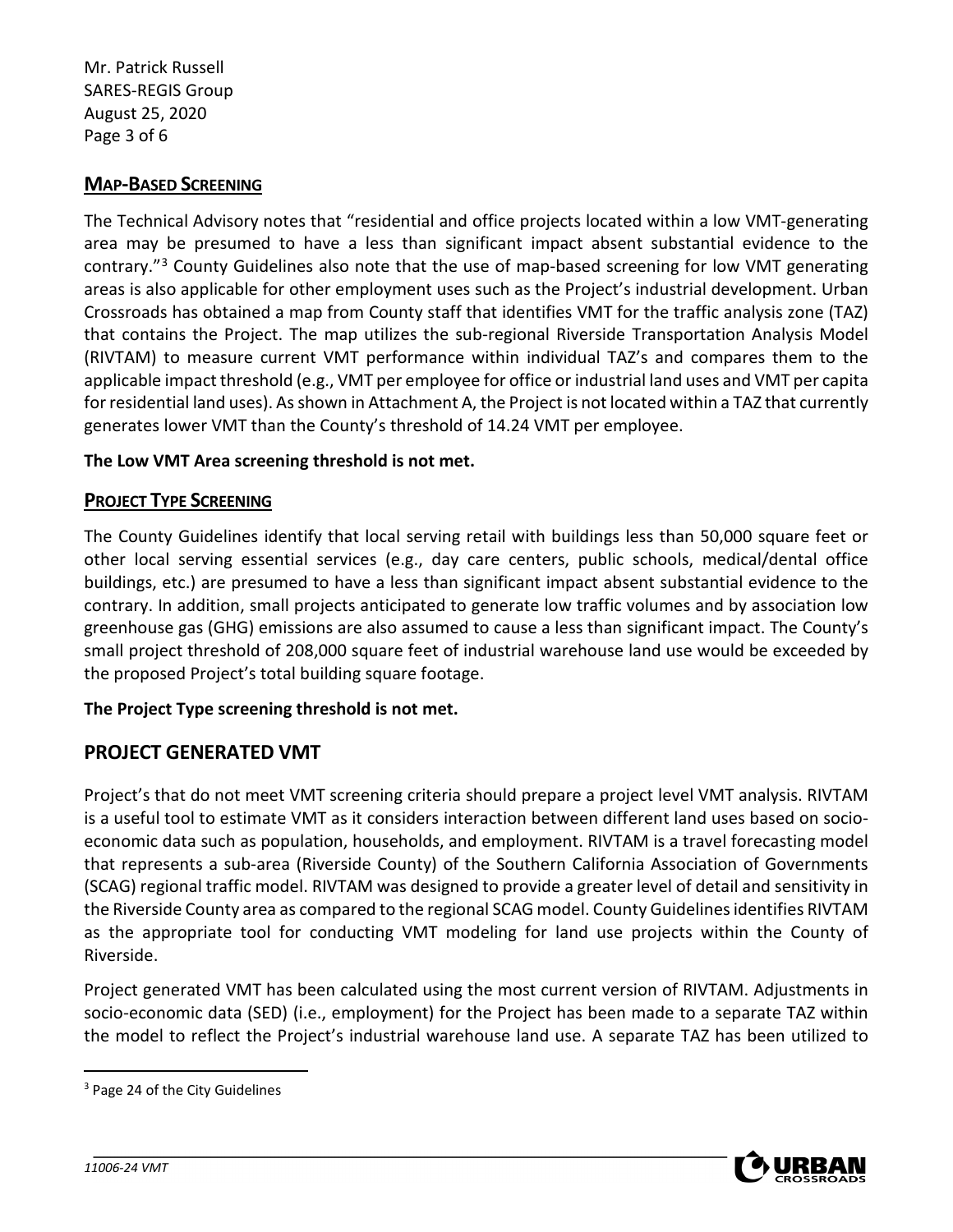Mr. Patrick Russell SARES-REGIS Group August 25, 2020 Page 4 of 6

isolate vehicle trips to/from the Project. Table 1 summarizes the employment factors and employment estimates for the Project.

|                                        | <b>Project</b>      |
|----------------------------------------|---------------------|
| <b>Building Square Footage</b>         | 710,736             |
| Employment Density Factor <sup>4</sup> | 1 employee/1,030 SF |
| Employment                             | 690                 |

#### **TABLE 1: EMPLOYMENT DENSITY FACTORS**

Adjustments to employment for the Project's TAZ were made to the RIVTAM base year model. Projectgenerated home-based work VMT was then calculated following the VMT calculation procedures identified in Appendix H of the County Guidelines and includes home-based work trips that are both internal and external to the RIVTAM model boundaries. The home-based work VMT value is then normalized by dividing by the number of Project employees. As shown in Table 2, the Project generated VMT per employee is 14.02.

#### **TABLE 2: PROJECT VMT PER EMPLOYEE**

|                     | <b>Project</b> |
|---------------------|----------------|
| Home-based Work VMT | 9,674          |
| Employment          | 690            |
| VMT per Employee    | 14.02          |

The County Guidelines identifies a threshold of 14.24 VMT per employee for office and industrial uses. The Project would not exceed the County threshold of 14.24 VMT per employee, therefore, the potential impact to VMT is less than significant.

# **PROJECT'S CUMULATIVE EFFECT ON VMT**

The Technical Advisory states that "a project that falls below an efficiency-based threshold that is aligned with long-term environmental goals and relevant plans would have no cumulative impact distinct from the project impact."[5](#page-3-1) In other words, since the Project generated VMT is less than significant and is consistent with the Light Industrial land use designation in the County of Riverside Land Use Element, the Project's cumulative effect on VMT is also presumed to be less than significant.



<span id="page-3-0"></span><sup>4</sup> Employee Density Factor was obtained from the County of Riverside General Plan Appendix E-2: Socioeconomic Build-Out Assumptions and Methodology (see Table E-5, Commercial Employment Factors, Page 3).<br><sup>5</sup> Page 6 of the Technical Advisory.

<span id="page-3-1"></span>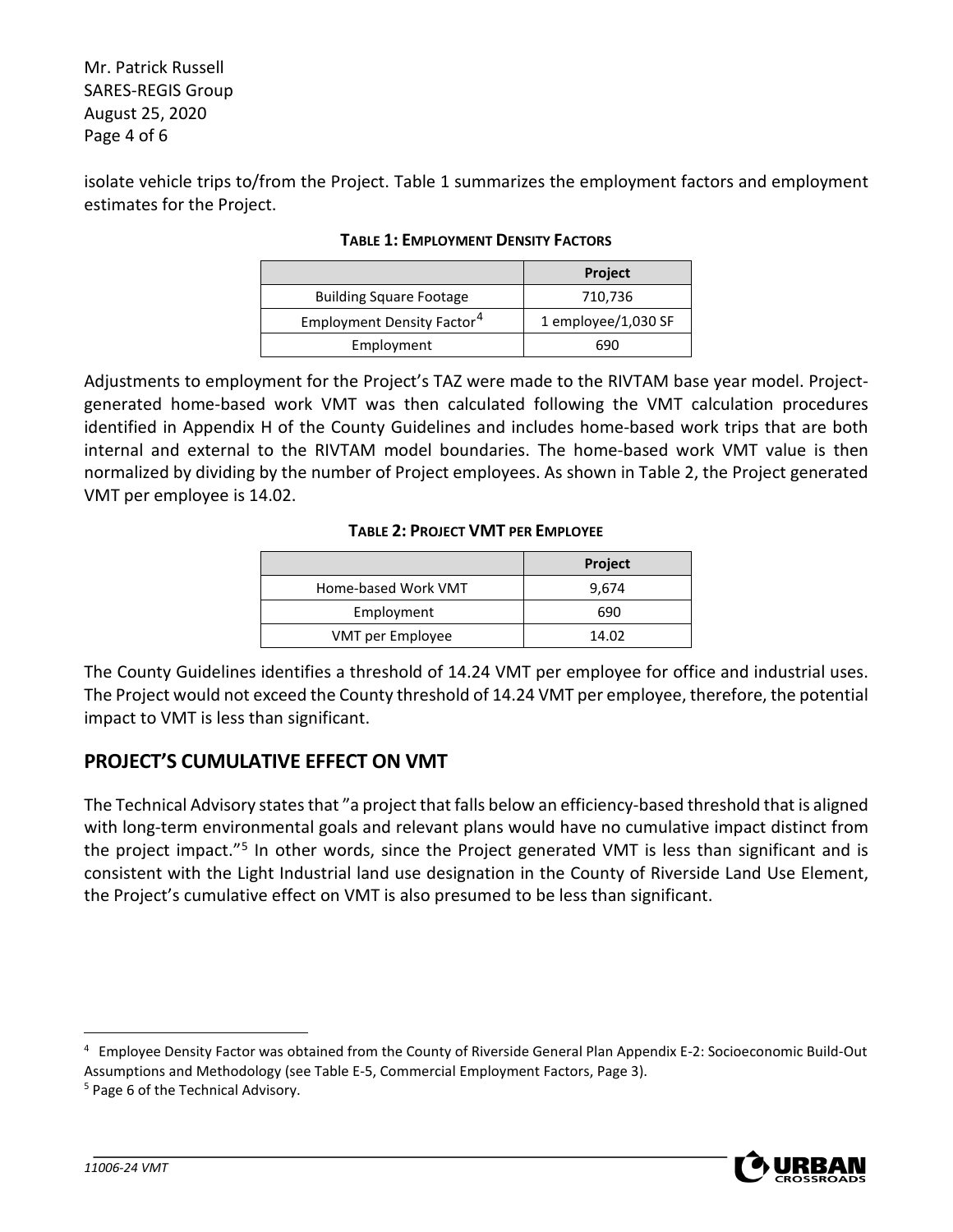Mr. Patrick Russell SARES-REGIS Group August 25, 2020 Page 5 of 6

# **INDUCED VMT**

Use of VMT as an environmental impact metric for transportation projects is discretionary under the Section 15064.3 (b) (2) of the CEQA Guidelines:

*(2) Transportation Projects. Transportation projects that reduce, or have no impact on, vehicle miles traveled should be presumed to cause a less than significant transportation impact. For roadway capacity projects, agencies have discretion to determine the appropriate measure of transportation impact consistent with CEQA and other applicable requirements. To the extent that such impacts have already been adequately addressed at a programmatic level, such as in a regional transportation plan EIR, a lead agency may tier from that analysis as provided in Section 15152.* 

The Technical Advisory states that building new roadways, adding roadway capacity in congested areas, or adding roadway capacity to areas where congestion is expected in the future, typically induces additional vehicle travel. The addition of through lanes on existing or new highways, including general purpose lanes, HOV lanes, peak period lanes, auxiliary lanes, or lanes through grade-separated interchanges as project types that would likely lead to a measurable and substantial increase in induced vehicle travel. Further, the Technical Advisory acknowledges that addition of capacity on local or collector streets provided the project also substantially improves conditions for pedestrians, cyclists, and, if applicable, transit would not likely lead to a substantial or measurable increase in vehicle travel, and therefore generally should not require an induced travel analysis.

The Project is proposing to construct site adjacent roadways including sidewalk and bicycle lanes consistent with the Riverside County General Plan. The construction of these site adjacent roadway facilities consistent with the general plan is not likely to significantly alter regional or interregional travel.

If you have any questions, please contact me directly at (949) 480-7788.

Respectfully submitted,

URBAN CROSSROADS, INC.

Aric Evatt, PTP **Robert Vu, PE** 

President Transportation Engineer

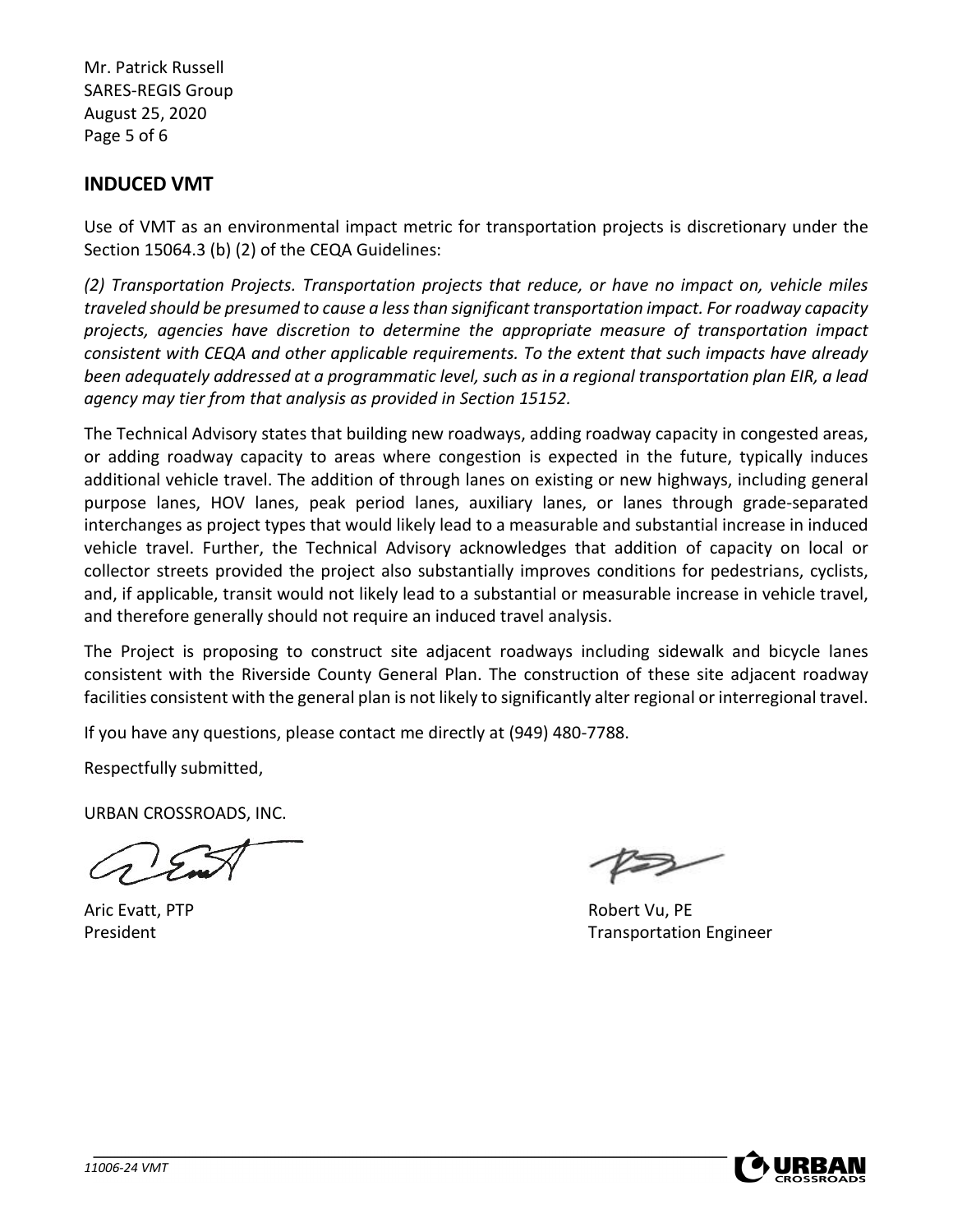Mr. Patrick Russell SARES-REGIS Group August 25, 2020 Page 6 of 6

# **REFERENCES**

- 1. **Institute of Transportation Engineers.** *Trip Generation Manual.* 10th Edition. 2017.
- 2. **Urban Crossroads, Inc.** *Oleander Business Plark Traffic Impact Analysis.* County of Riverside : s.n., August 2019.
- 3. **Office of Planning and Research.** *Technical Advisory on Evaluating Transportation Impacts in CEQA.*  State of California : s.n., December 2018.

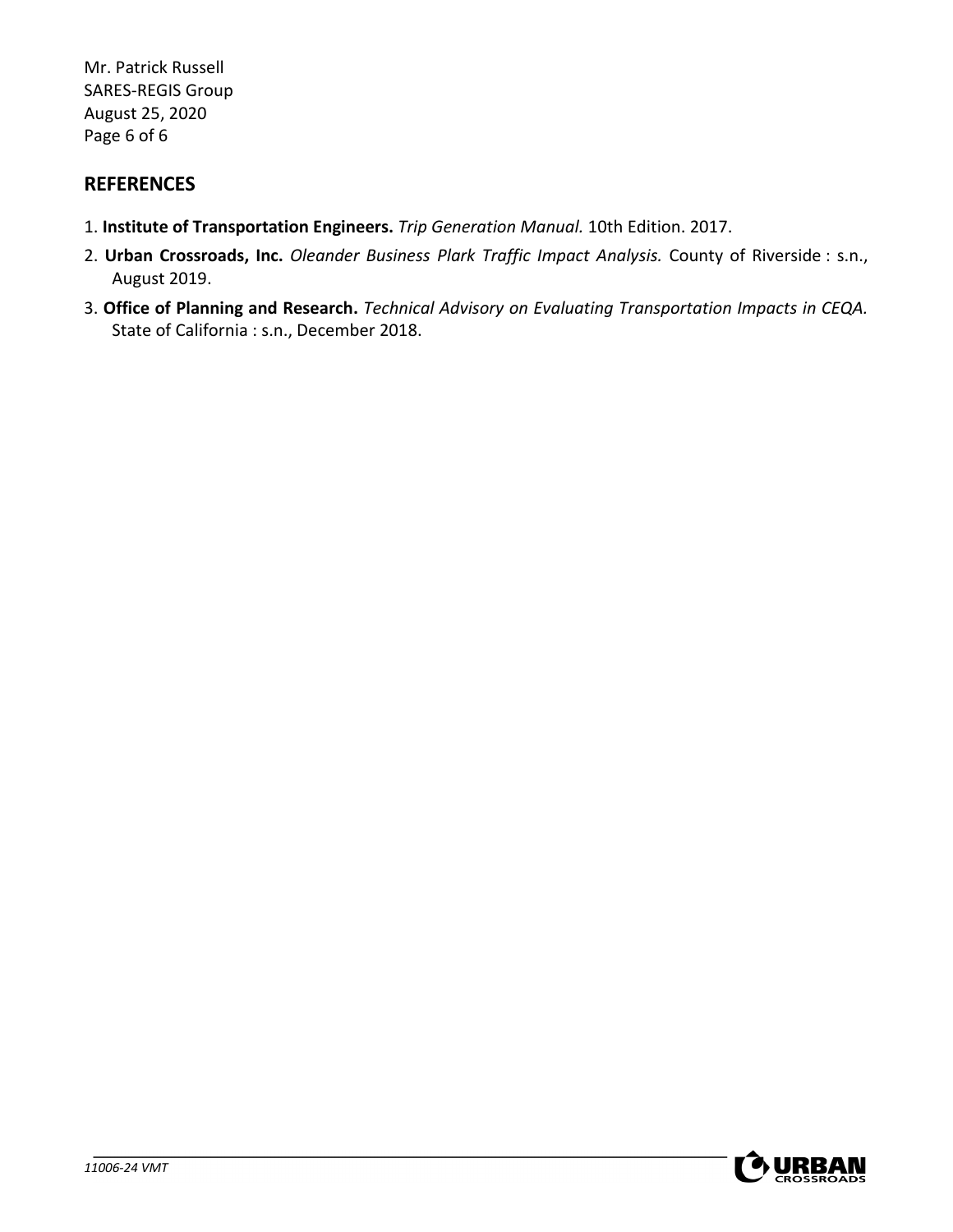**ATTACHMENT A MAP-BASED VMT SCREENING RESULTS**